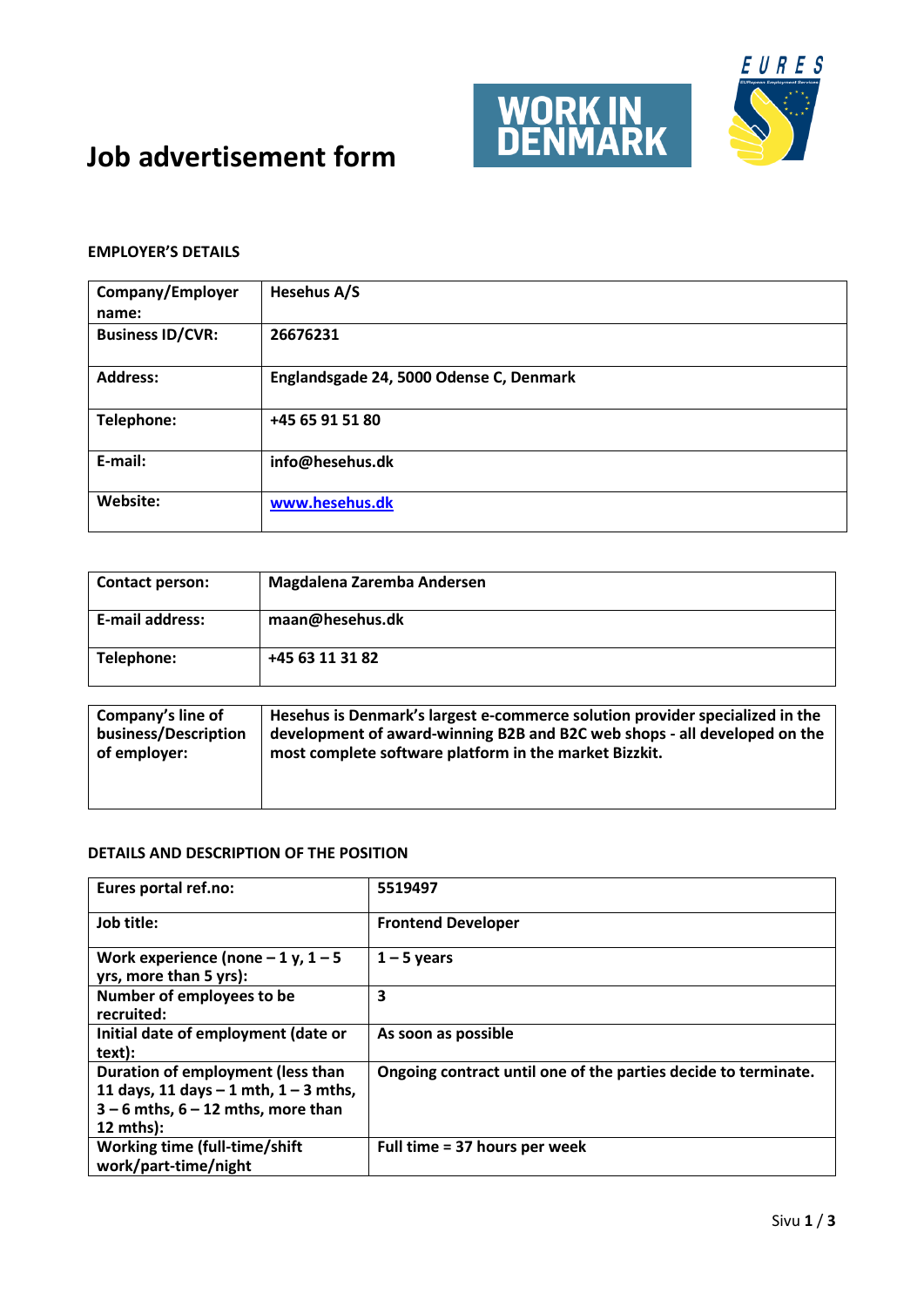

| work/weekend work) and number of |  |
|----------------------------------|--|
| hours:                           |  |

| Salary:<br>$\vert$ € 4950 - € 7350 gross/mth. To be final negotiated depending on<br>(gross or net)<br>(hour/mth/year)<br>  qualifications and work experience. |  |
|-----------------------------------------------------------------------------------------------------------------------------------------------------------------|--|
|-----------------------------------------------------------------------------------------------------------------------------------------------------------------|--|

| Type of employment contract<br>(paid work, commission-based,<br>entrepreneur): | <b>Monthly paid salary</b> |
|--------------------------------------------------------------------------------|----------------------------|
| If salary is commission-based,<br>specify basic salary                         |                            |

| Temporary work agency  | No |
|------------------------|----|
| (yes/no):              |    |
| <b>Client company:</b> |    |

| <b>Private recruitment agency</b><br>(yes/no): | <b>No</b> |
|------------------------------------------------|-----------|
| <b>Client company:</b>                         |           |

## **Job description:**

[Frontend Developer \(hesehus.com\)](https://www.hesehus.com/career/frontend-developer)

| <b>Possibility for accommodation:</b><br>Yes/No<br><b>Amount of rent</b> | "No" Hesehus from an international point of view  <br>Hesehus.com |
|--------------------------------------------------------------------------|-------------------------------------------------------------------|
| Will travel costs be compensated:                                        | No (financial support can be applied via Targeted Mobility        |
| Yes/No                                                                   | Scheme (TMS) within EU.                                           |

| This employment complies with the legislation of Denmark |  |  |  |  |  |
|----------------------------------------------------------|--|--|--|--|--|
|----------------------------------------------------------|--|--|--|--|--|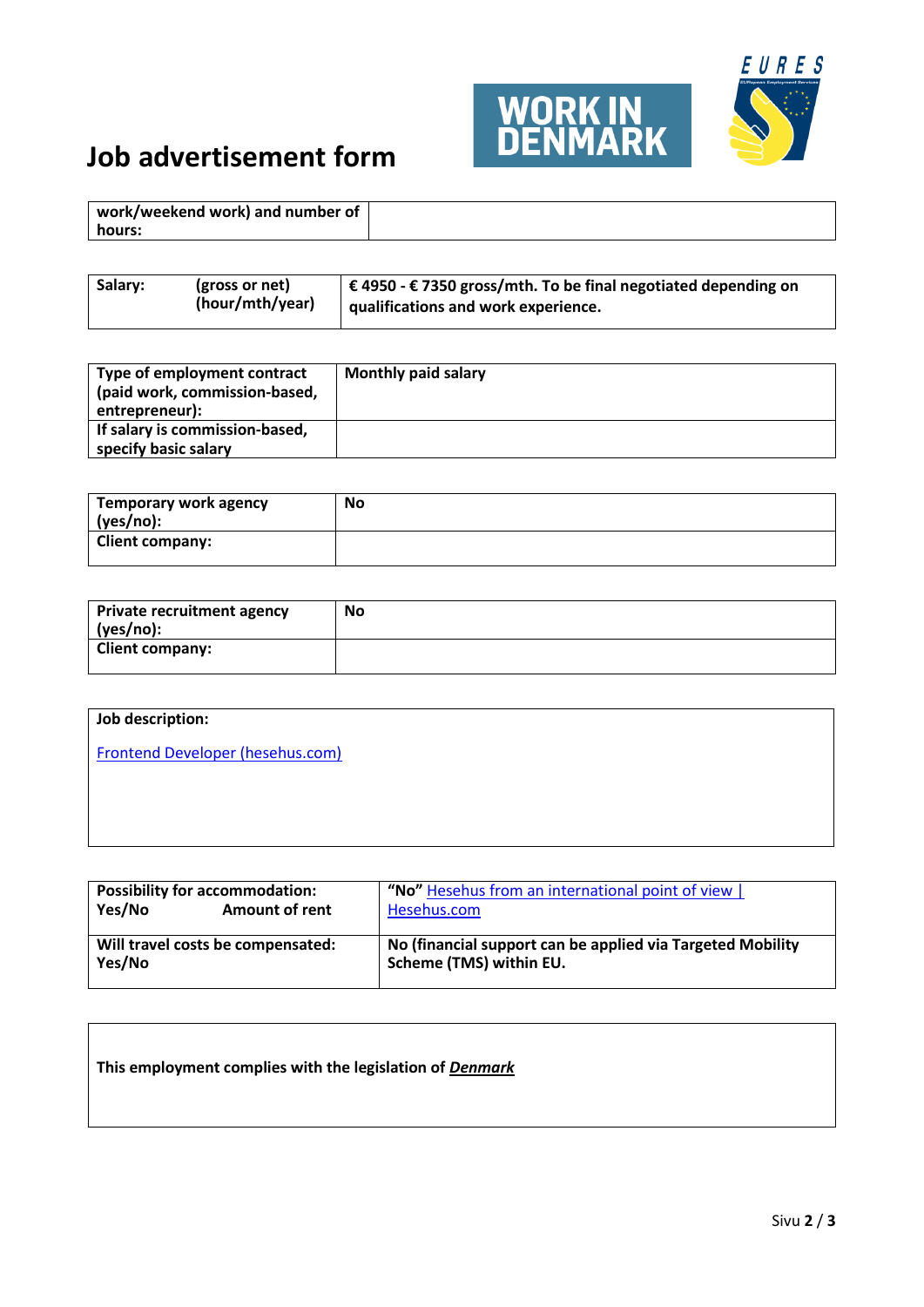

### **JOB LOCATION AND CONTACT DETAILS**

| Contact person (incl.  | Magdalena Zaremba Andersen,             |
|------------------------|-----------------------------------------|
| name, e-mail,          | maan@hesehus.dk,                        |
| telephone)*:           | +45 63 11 31 82                         |
| Address <sup>*</sup> : | Englandsgade 24, 5000 Odense C, Denmark |

| Deadline for applications:   | As soon as possible                     |
|------------------------------|-----------------------------------------|
| Send/upload applications to: | Online Frontend Developer (hesehus.com) |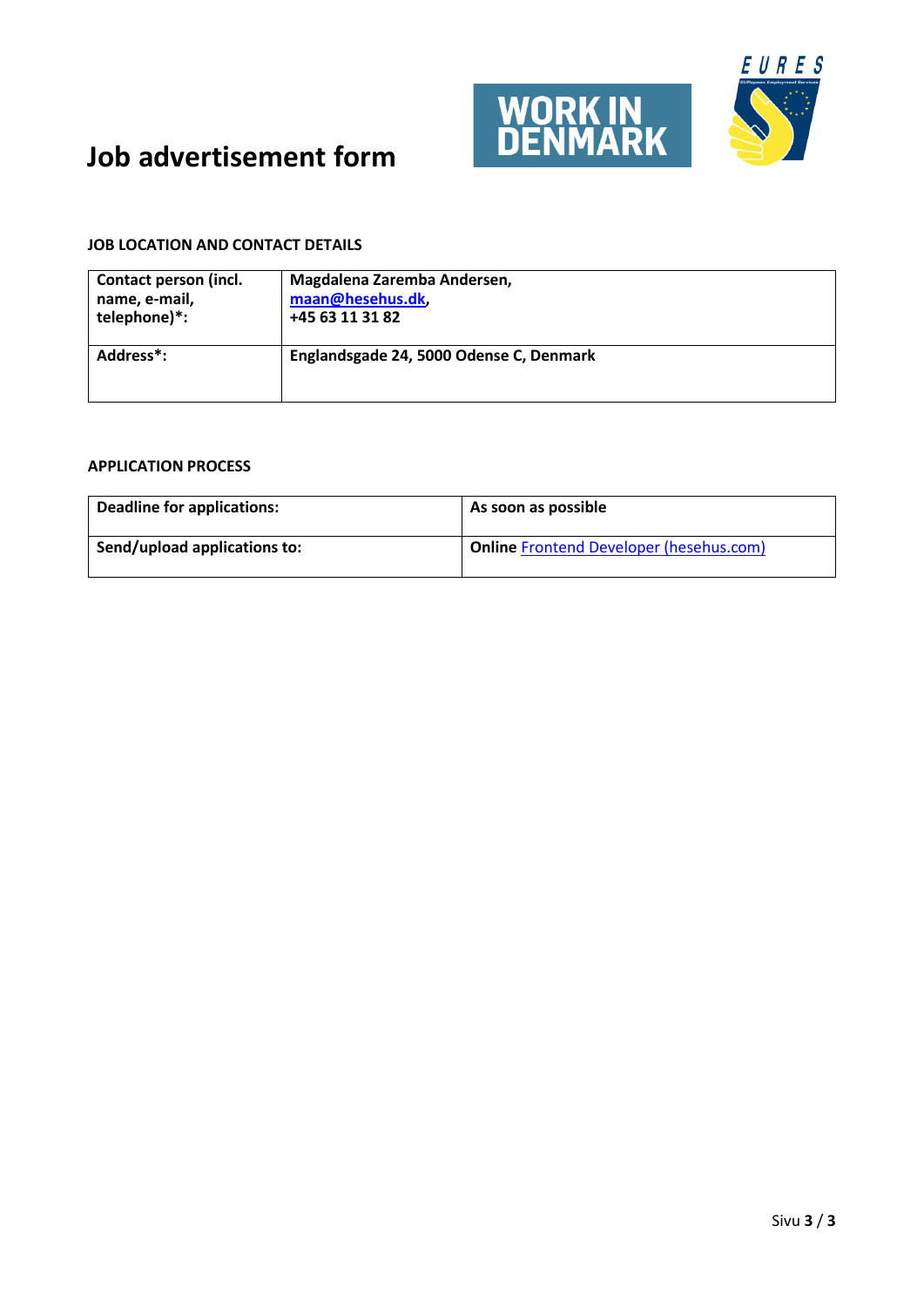

### **EMPLOYER'S DETAILS**

| Company/Employer<br>name: | Hesehus A/S                             |
|---------------------------|-----------------------------------------|
| <b>Business ID/CVR:</b>   | 26676231                                |
| <b>Address:</b>           | Englandsgade 24, 5000 Odense C, Denmark |
| Telephone:                | +45 65 91 51 80                         |
| E-mail:                   | info@hesehus.dk                         |
| Website:                  | www.hesehus.dk                          |

| <b>Contact person:</b>                    | Magdalena Zaremba Andersen                                                                                                                                |
|-------------------------------------------|-----------------------------------------------------------------------------------------------------------------------------------------------------------|
| E-mail address:                           | maan@hesehus.dk                                                                                                                                           |
| Telephone:                                | +45 63 11 31 82                                                                                                                                           |
| Company's line of<br>business/Description | Hesehus is Denmark's largest e-commerce solution provider specialized in the<br>development of award-winning B2B and B2C web shops - all developed on the |

| business/Description | development of award-winning B2B and B2C web shops - all developed on the |  |
|----------------------|---------------------------------------------------------------------------|--|
| of employer:         | most complete software platform in the market Bizzkit.                    |  |
|                      |                                                                           |  |

| Eures portal ref.no:                                                                                                                           | 5519526                                                        |
|------------------------------------------------------------------------------------------------------------------------------------------------|----------------------------------------------------------------|
| Job title:                                                                                                                                     | <b>Product Frontend Developer</b>                              |
| Work experience (none $-1$ y, $1-5$<br>yrs, more than 5 yrs):                                                                                  | $1 - 5$ years                                                  |
| Number of employees to be<br>recruited:                                                                                                        | 1                                                              |
| Initial date of employment (date or<br>text):                                                                                                  | As soon as possible                                            |
| Duration of employment (less than<br>11 days, 11 days $-1$ mth, $1 - 3$ mths,<br>$3 - 6$ mths, $6 - 12$ mths, more than<br>$12 \text{ mths}$ : | Ongoing contract until one of the parties decide to terminate. |
| Working time (full-time/shift<br>work/part-time/night                                                                                          | Full time = 37 hours per week                                  |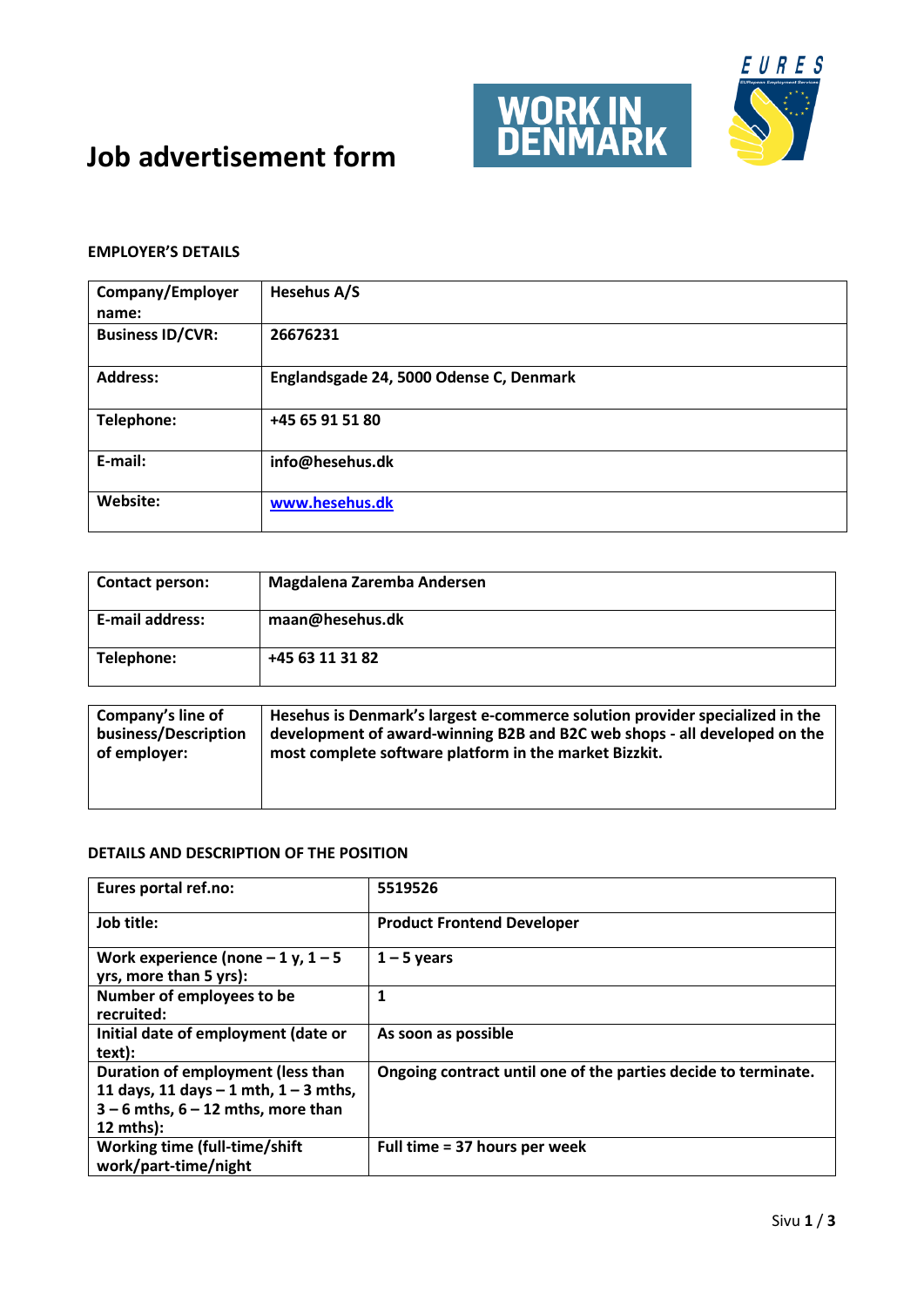

| work/weekend work) and number of |  |
|----------------------------------|--|
| hours:                           |  |

| Salary:<br>$\vert$ € 4950 - € 7350 gross/mth. To be final negotiated depending on<br>(gross or net)<br>(hour/mth/year)<br>qualifications and work experience. |  |
|---------------------------------------------------------------------------------------------------------------------------------------------------------------|--|
|---------------------------------------------------------------------------------------------------------------------------------------------------------------|--|

| Type of employment contract<br>(paid work, commission-based,<br>entrepreneur): | <b>Monthly paid work</b> |
|--------------------------------------------------------------------------------|--------------------------|
| If salary is commission-based,<br>specify basic salary                         |                          |

| <b>Temporary work agency</b><br>(yes/no): | No |
|-------------------------------------------|----|
| <b>Client company:</b>                    |    |

| Private recruitment agency<br>(yes/no): | <b>No</b> |
|-----------------------------------------|-----------|
| <b>Client company:</b>                  |           |

## **Job description:**

[Product Frontend Developer \(hesehus.com\)](https://www.hesehus.com/career/product-frontend-developer)

| <b>Possibility for accommodation:</b><br>Yes/No<br><b>Amount of rent</b> | "No" Hesehus from an international point of view  <br>Hesehus.com |  |
|--------------------------------------------------------------------------|-------------------------------------------------------------------|--|
| Will travel costs be compensated:                                        | No (financial support can be applied via Targeted Mobility        |  |
| Yes/No                                                                   | Scheme (TMS) within EU.                                           |  |

| This employment complies with the legislation of Denmark |  |  |  |
|----------------------------------------------------------|--|--|--|
|----------------------------------------------------------|--|--|--|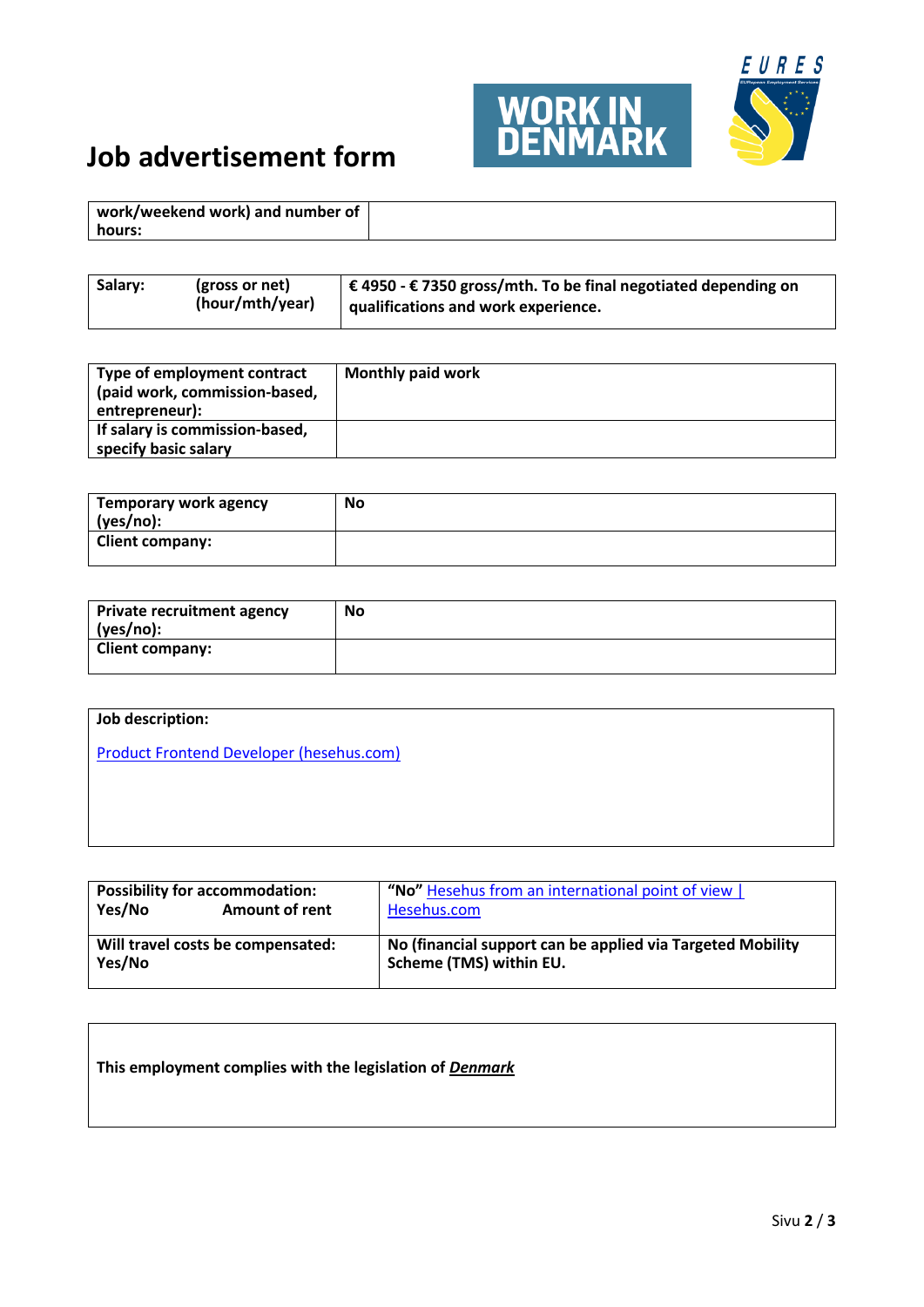

### **JOB LOCATION AND CONTACT DETAILS**

| Contact person (incl.  | Magdalena Zaremba Andersen,             |
|------------------------|-----------------------------------------|
| name, e-mail,          | maan@hesehus.dk,                        |
| telephone)*:           | +45 63 11 31 82                         |
| Address <sup>*</sup> : | Englandsgade 24, 5000 Odense C, Denmark |

| <b>Deadline for applications:</b> | As soon as possible                                    |
|-----------------------------------|--------------------------------------------------------|
| Send/upload applications to:      | <b>Online Product Frontend Developer (hesehus.com)</b> |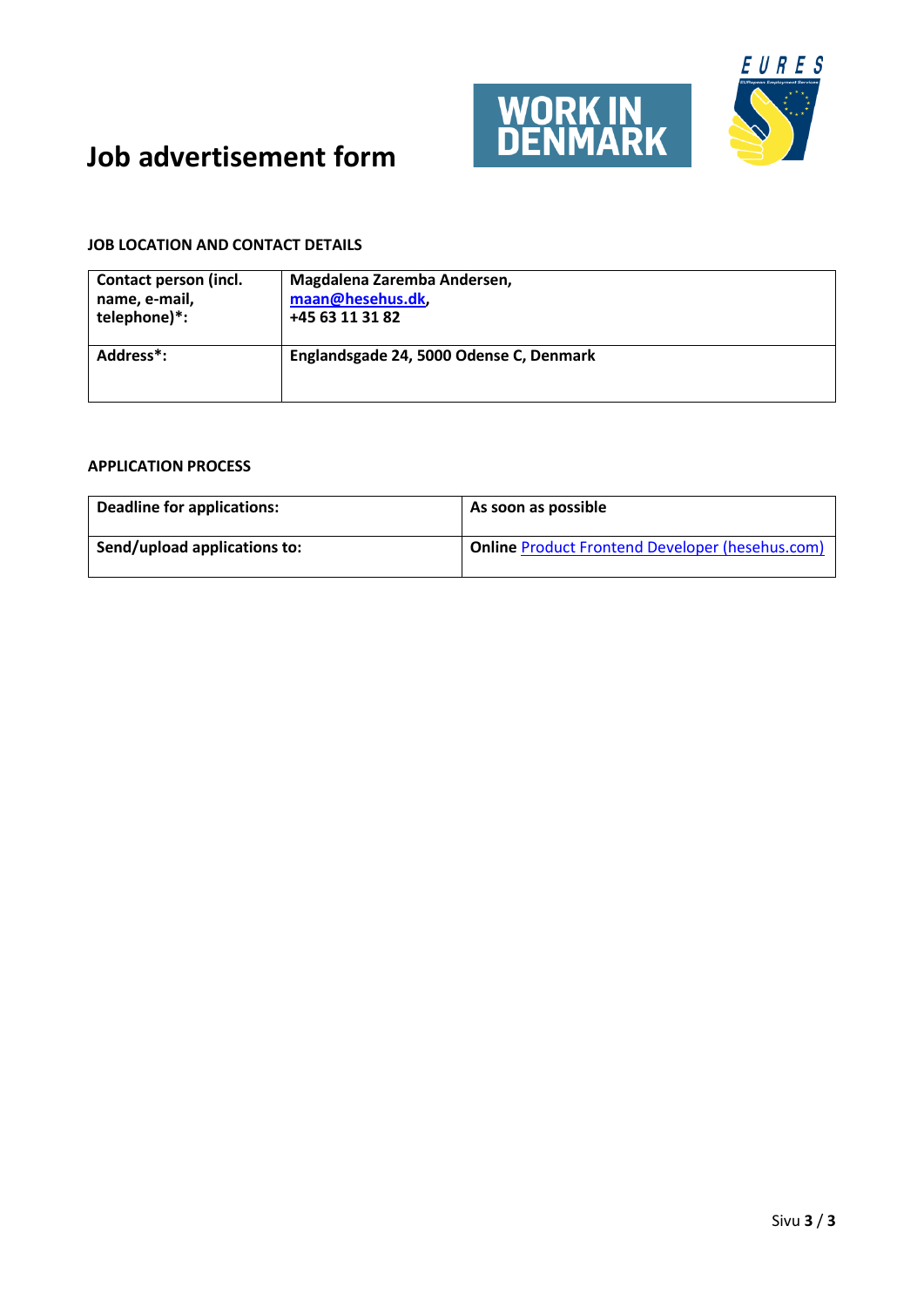

### **EMPLOYER'S DETAILS**

| Company/Employer<br>name: | Hesehus A/S                             |
|---------------------------|-----------------------------------------|
| <b>Business ID/CVR:</b>   | 26676231                                |
| <b>Address:</b>           | Englandsgade 24, 5000 Odense C, Denmark |
| Telephone:                | +45 65 91 51 80                         |
| E-mail:                   | info@hesehus.dk                         |
| Website:                  | www.hesehus.dk                          |

| Contact person:                           | Magdalena Zaremba Andersen                                                                                                                                |
|-------------------------------------------|-----------------------------------------------------------------------------------------------------------------------------------------------------------|
| E-mail address:                           | maan@hesehus.dk                                                                                                                                           |
| Telephone:                                | +45 63 11 31 82                                                                                                                                           |
| Company's line of<br>business/Description | Hesehus is Denmark's largest e-commerce solution provider specialized in the<br>development of award-winning B2B and B2C web shops - all developed on the |

| Company's line of    | Hesenus is Denmark's largest e-commerce solution provider specialized in the |
|----------------------|------------------------------------------------------------------------------|
| business/Description | development of award-winning B2B and B2C web shops - all developed on the    |
| of employer:         | most complete software platform in the market Bizzkit.                       |
|                      |                                                                              |
|                      |                                                                              |
|                      |                                                                              |

| Eures portal ref.no:                                                                                                                   | 5519382                                                        |
|----------------------------------------------------------------------------------------------------------------------------------------|----------------------------------------------------------------|
| Job title:                                                                                                                             | <b>Software Developer - Bizzkit</b>                            |
| Work experience (none $-1$ y, $1-5$<br>yrs, more than 5 yrs):                                                                          | $1 - 5$ years                                                  |
| Number of employees to be<br>recruited:                                                                                                | 5                                                              |
| Initial date of employment (date or<br>text):                                                                                          | As soon as possible                                            |
| Duration of employment (less than<br>11 days, 11 days $-1$ mth, $1 - 3$ mths,<br>$3 - 6$ mths, $6 - 12$ mths, more than<br>$12$ mths): | Ongoing contract until one of the parties decide to terminate. |
| <b>Working time (full-time/shift</b><br>work/part-time/night                                                                           | Full time = 37 hours per week                                  |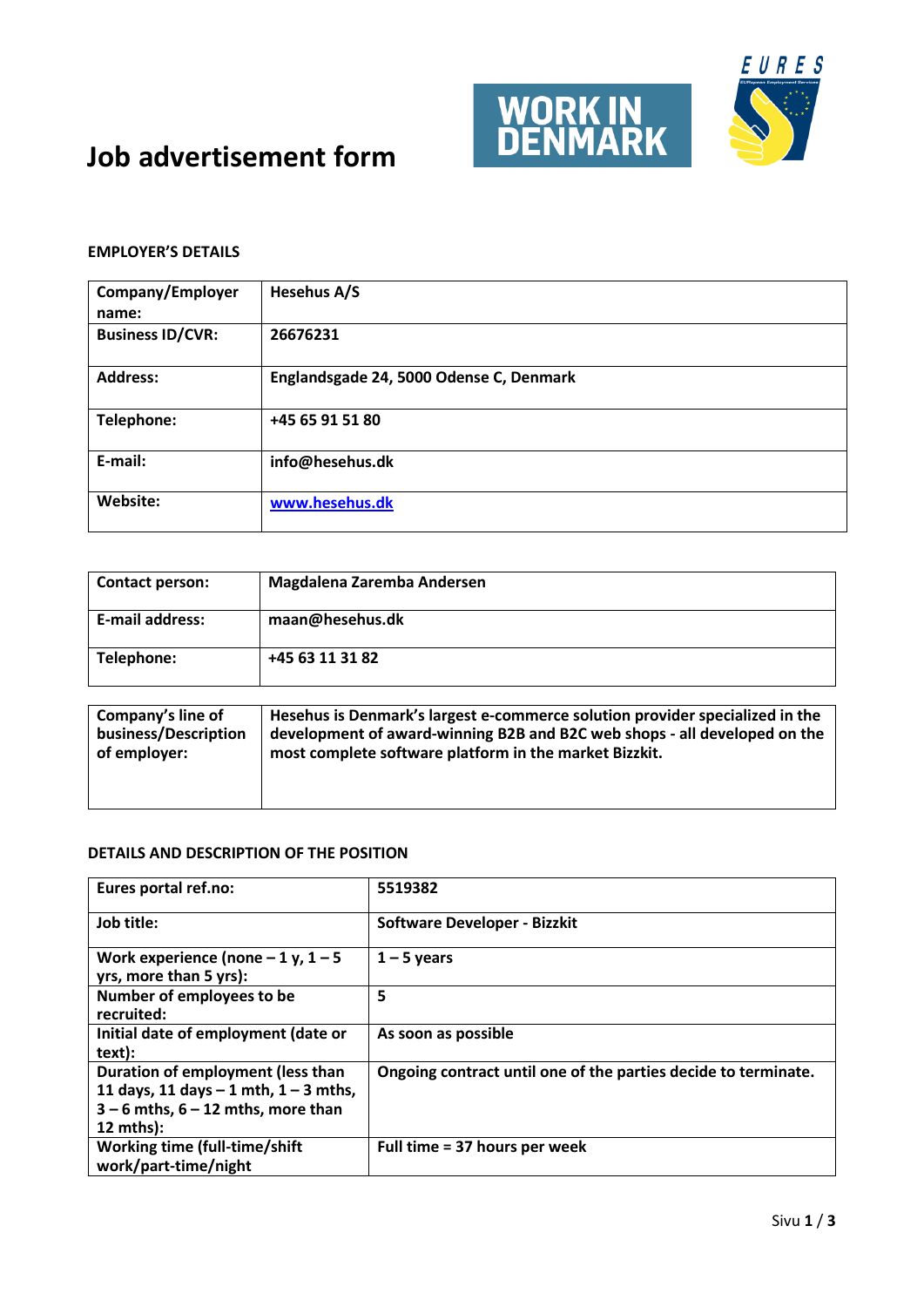

| work/weekend work) and number of |  |
|----------------------------------|--|
| hours:                           |  |

| Salary: | (gross or net)<br>(hour/mth/year) | $\vert \in$ 5350 - € 7350 gross/mth. To be final negotiated depending on<br><b>qualifications and work experience</b> |
|---------|-----------------------------------|-----------------------------------------------------------------------------------------------------------------------|
|         |                                   |                                                                                                                       |

| Type of employment contract<br>(paid work, commission-based,<br>entrepreneur): | Full time contract based on monthly paid salary |
|--------------------------------------------------------------------------------|-------------------------------------------------|
| If salary is commission-based,<br>specify basic salary                         |                                                 |

| Temporary work agency<br>(yes/no): | No |
|------------------------------------|----|
| <b>Client company:</b>             |    |

| Private recruitment agency<br>(yes/no): | <b>No</b> |
|-----------------------------------------|-----------|
| <b>Client company:</b>                  |           |

## **Job description:**

Software Developer - [Bizzkit \(hesehus.com\)](https://www.hesehus.com/career/backend-developer---bizzkit)

| <b>Possibility for accommodation:</b><br>Yes/No<br><b>Amount of rent</b> | "No" Hesehus from an international point of view  <br>Hesehus.com |
|--------------------------------------------------------------------------|-------------------------------------------------------------------|
| Will travel costs be compensated:                                        | No (financial support can be applied via Targeted Mobility        |
| Yes/No                                                                   | Scheme (TMS) within EU.                                           |

| This employment complies with the legislation of Denmark |  |  |  |
|----------------------------------------------------------|--|--|--|
|----------------------------------------------------------|--|--|--|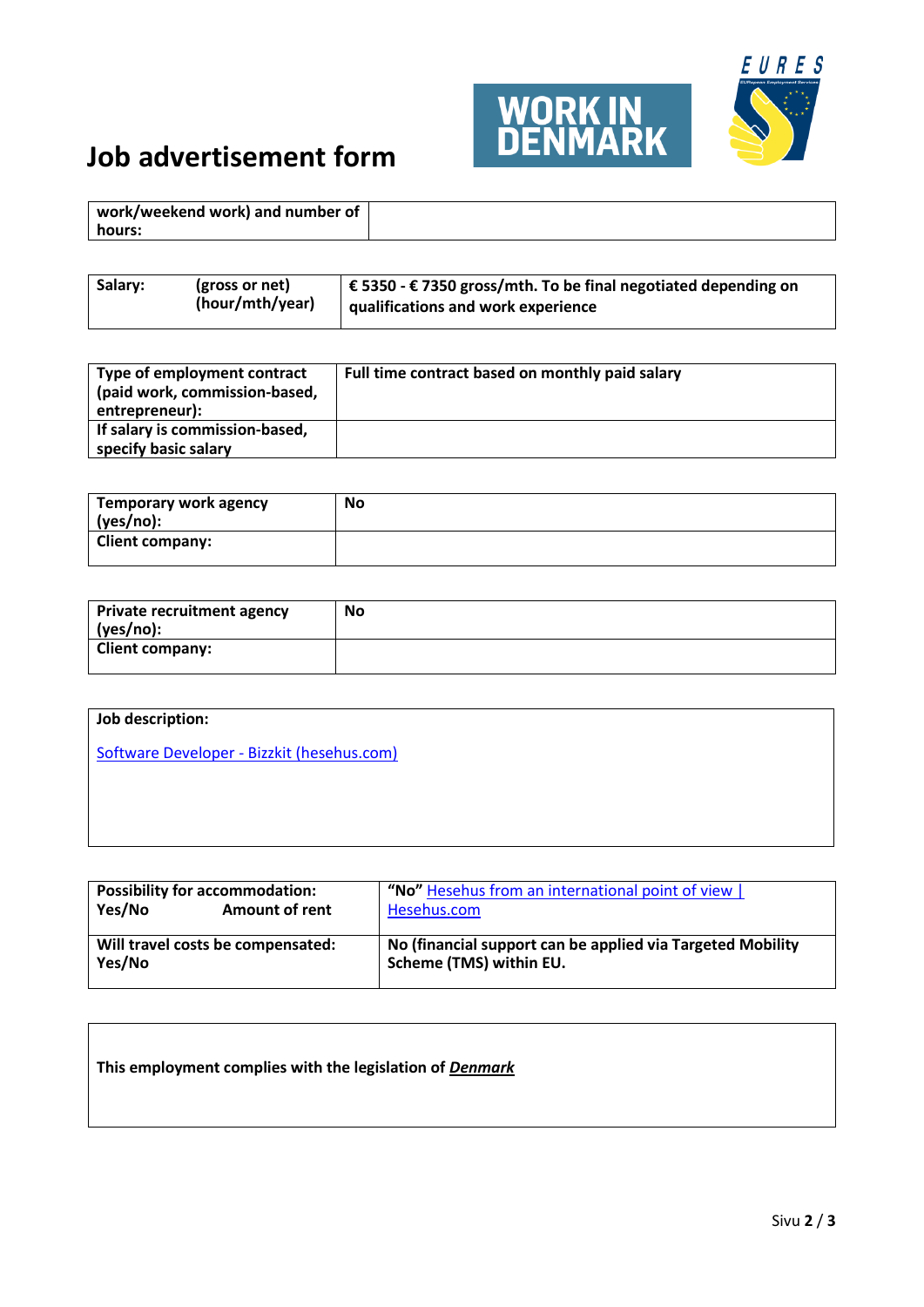

### **JOB LOCATION AND CONTACT DETAILS**

| Contact person (incl.  | Magdalena Zaremba Andersen,             |
|------------------------|-----------------------------------------|
| name, e-mail,          | maan@hesehus.dk,                        |
| telephone)*:           | +45 63 11 31 82                         |
| Address <sup>*</sup> : | Englandsgade 24, 5000 Odense C, Denmark |

| <b>Deadline for applications:</b> | As soon as possible                                      |
|-----------------------------------|----------------------------------------------------------|
| Send / upload applications to:    | <b>Online Software Developer - Bizzkit (hesehus.com)</b> |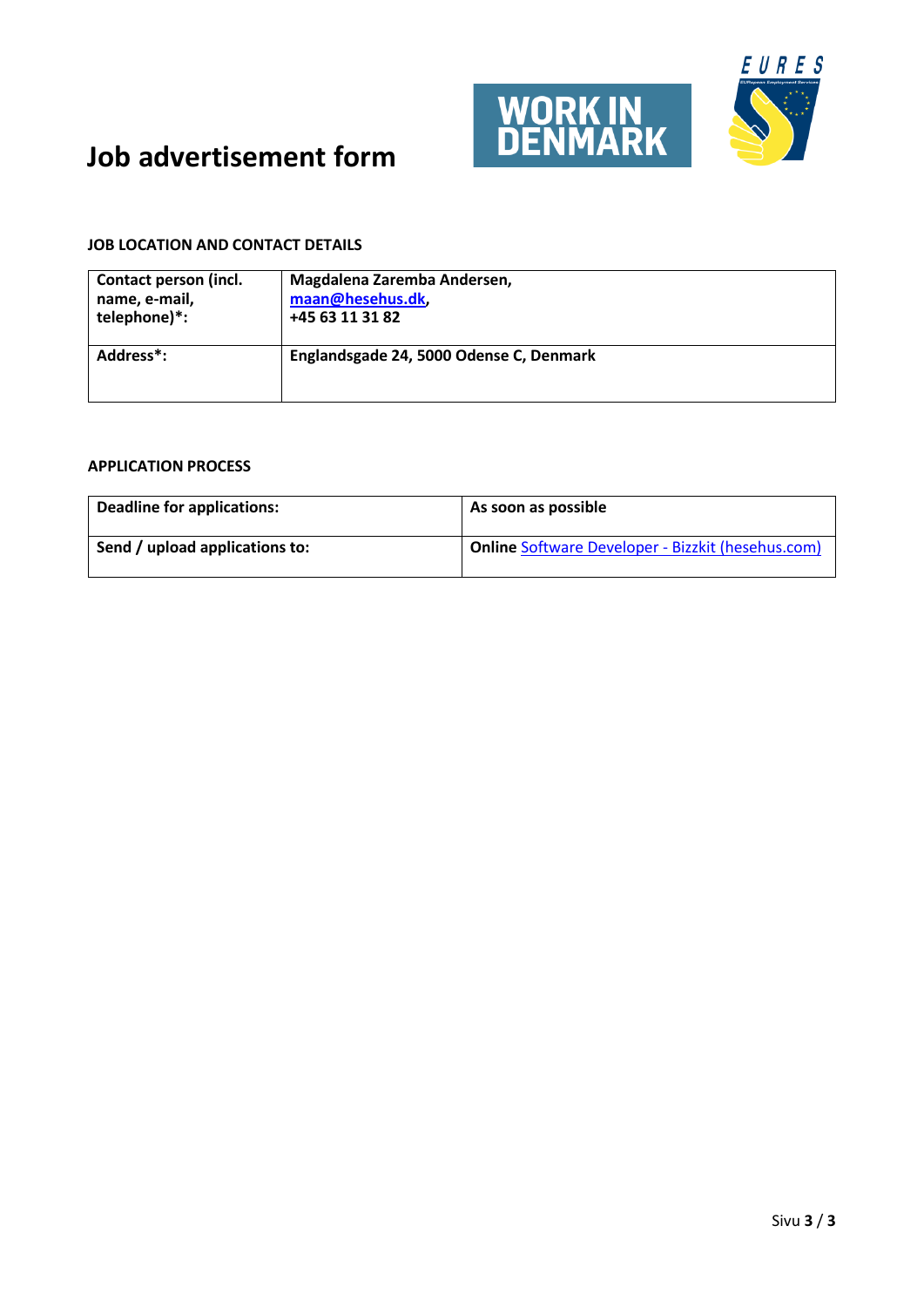

### **EMPLOYER'S DETAILS**

| Company/Employer<br>name: | Hesehus A/S                             |
|---------------------------|-----------------------------------------|
| <b>Business ID/CVR:</b>   | 26676231                                |
| <b>Address:</b>           | Englandsgade 24, 5000 Odense C, Denmark |
| Telephone:                | +45 65 91 51 80                         |
| E-mail:                   | info@hesehus.dk                         |
| Website:                  | www.hesehus.dk                          |

| Contact person:                           | Magdalena Zaremba Andersen                                                                                                                                |
|-------------------------------------------|-----------------------------------------------------------------------------------------------------------------------------------------------------------|
| E-mail address:                           | maan@hesehus.dk                                                                                                                                           |
| Telephone:                                | +45 63 11 31 82                                                                                                                                           |
| Company's line of<br>business/Description | Hesehus is Denmark's largest e-commerce solution provider specialized in the<br>development of award-winning B2B and B2C web shops - all developed on the |

| business/Description | development of award-winning B2B and B2C web shops - all developed on the |
|----------------------|---------------------------------------------------------------------------|
| l of emplover:       | most complete software platform in the market Bizzkit.                    |
|                      |                                                                           |

| Eures portal ref.no:                                                                                                                           | 5519496                                                        |
|------------------------------------------------------------------------------------------------------------------------------------------------|----------------------------------------------------------------|
| Job title:                                                                                                                                     | <b>Software Developer</b>                                      |
| Work experience (none $-1$ y, $1-5$<br>yrs, more than 5 yrs):                                                                                  | $1 - 5$ years                                                  |
| Number of employees to be<br>recruited:                                                                                                        | 6                                                              |
| Initial date of employment (date or<br>text):                                                                                                  | As soon as possible                                            |
| Duration of employment (less than<br>11 days, 11 days $-1$ mth, $1 - 3$ mths,<br>$3 - 6$ mths, $6 - 12$ mths, more than<br>$12 \text{ mths}$ : | Ongoing contract until one of the parties decide to terminate. |
| Working time (full-time/shift<br>work/part-time/night                                                                                          | Full time = 37 hours per week                                  |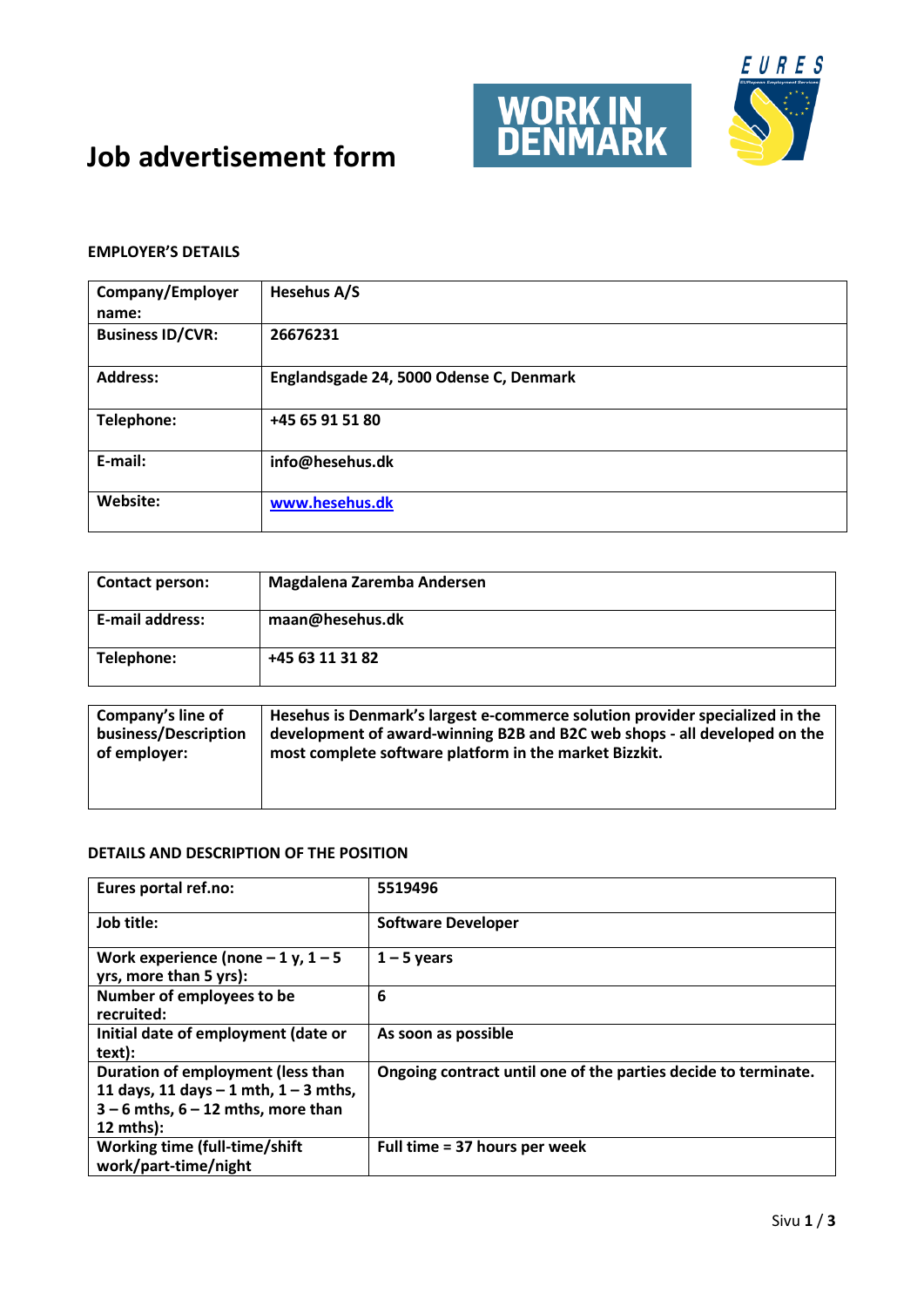

| work/weekend work) and number of |  |
|----------------------------------|--|
| hours:                           |  |

| Salary:<br>$\vert$ € 5350 - € 7350 gross/mth. To be final negotiated depending on<br>(gross or net)<br>(hour/mth/year)<br>qualifications and work experience. |  |
|---------------------------------------------------------------------------------------------------------------------------------------------------------------|--|
|---------------------------------------------------------------------------------------------------------------------------------------------------------------|--|

| Type of employment contract<br>(paid work, commission-based,<br>entrepreneur): | Full time contract based on monthly paid salary |
|--------------------------------------------------------------------------------|-------------------------------------------------|
| If salary is commission-based,<br>specify basic salary                         |                                                 |

| Temporary work agency<br>(yes/no): | No |
|------------------------------------|----|
| <b>Client company:</b>             |    |

| <b>Private recruitment agency</b><br>(yes/no): | <b>No</b> |
|------------------------------------------------|-----------|
| <b>Client company:</b>                         |           |

## **Job description:**

[Software Developer \(hesehus.com\)](https://www.hesehus.com/career/software-developer)

| <b>Possibility for accommodation:</b><br>Yes/No<br><b>Amount of rent</b> | "No" Hesehus from an international point of view  <br>Hesehus.com |
|--------------------------------------------------------------------------|-------------------------------------------------------------------|
| Will travel costs be compensated:                                        | No (financial support can be applied via Targeted Mobility        |
| Yes/No                                                                   | Scheme (TMS) within EU.                                           |

### **This employment complies with the legislation of** *Denmark*